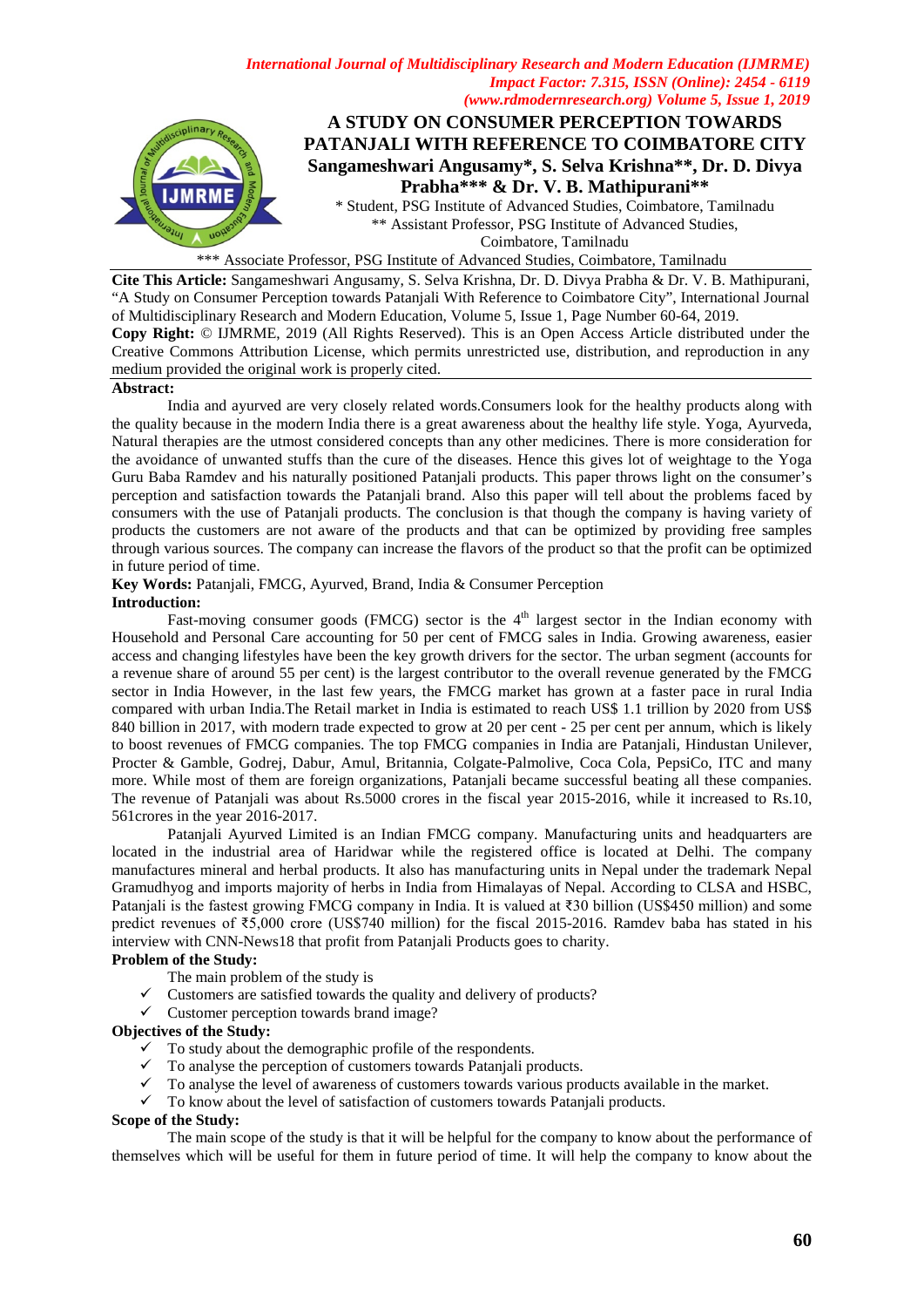satisfaction of customers towards the products of the company helping in changing the quality based on customer preference.

# **Research Methodology:**

# **Research Design:**

A research design is the specification of methods and procedure for acquiring the information needed. Research design classified under three broad categories – explanatory, casual and descriptive. But the researcher was concerned mainly with descriptive research design. The study was conducted in order to find out the customer satisfaction towards Patanjali products.

# **Sampling Techniques:**

- Sampling Plan: One of the main elements in the research design is sampling plan which is further divided into sampling unit, sampling size, sampling type.
- $\checkmark$  Sampling Unit: Sampling unit can be defined as the basic unit containing the customer satisfaction towards Patanjali products.
- $\checkmark$  Sampling Size: In this research, the sample size amount to two hundred and fifty, which are surveyed from customers who purchase Patanjali.
- $\checkmark$  Sampling Type: Convenience sampling I adapted in this research. It is a non-probability sampling and it is refers to selecting a sample based on convenience. And also, the statistical tool are applied viz. (a) chi-square test (b) Percentage analysis and ranking method.

# **Data Collection:**

The primary data the respondents which or collected with a questionnaire schedule was used with customers of the company.

Secondary data were collected from the company profile, manuals, journals, magazines and newspapers etc.

**Tertiary Data:** The data were collected from the various literatures which are related to the subject of customers of the company.

**Research Tool:** Structures self administered questionnaire had been used as a research tool for collecting

**Primary Data:** The questionnaire from is designed in the multi choice pattern and has the following technique. **Direct Questions:** In this type, the respondents were asked to answer directly to their questions.

Indirect Questions: Indirect questions refer to those whose responses are used to indicate or suggest information.

**Open Ended Questions:** In this type, respondents are likely to choose their answers.

**Closed Ended Questions:** Respondents are offered to select their options given.

 $\checkmark$  Multiple Choice Type (Objective Type)

**Limitations of the Study:**

- $\checkmark$  The sample size is limited to 250.
- $\checkmark$  There is a bias in collecting the data as they say the answers wrongly.
- $\checkmark$  The study area is limited to Coimbatore.

**Analysis and Interpretation:**

|                       |                 | <b>Frequency</b> | <b>Percent</b> |
|-----------------------|-----------------|------------------|----------------|
|                       | Male            | 66               | 26.4           |
| Gender                | Female          | 184              | 73.6           |
|                       | Total           | 250              | 100            |
|                       | Below 20 years  | 16               | 6.4            |
|                       | $21-30$ years   | 100              | 40             |
|                       | $31-40$ years   | 66               | 26.4           |
| Age                   | $41-50$ years   | 48               | 19.2           |
|                       | Above 50 years  | 20               | 8              |
|                       | Total           | 250              | 100            |
|                       | School level    | 32               | 12.8           |
| Educational           | Under graduate  | 128              | 51.2           |
| Qualification         | Post graduate   | 84               | 33.6           |
|                       | Professional    | 6                | 2.4            |
|                       | Total           | 250              | 100            |
|                       | Married         | 148              | 59.2           |
| <b>Marital Status</b> | Unmarried       | 102              | 40.8           |
|                       | Total           | 250              | 100            |
|                       | Student         | 80               | 32             |
|                       | Employed        | 64               | 25.6           |
| Occupation            | <b>Business</b> | 18               | 7.2            |
|                       | Profession      | 16               | 6.4            |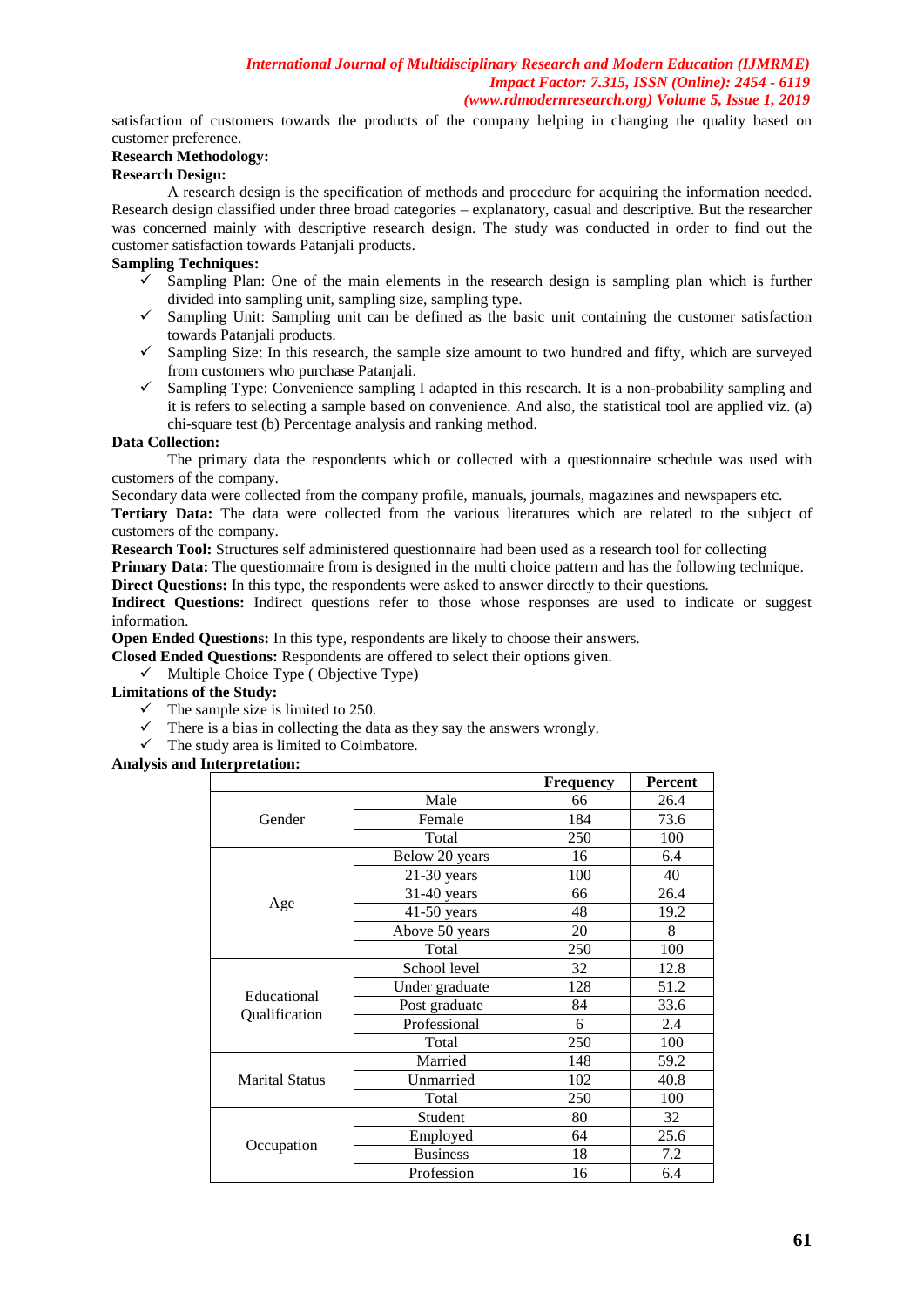|                                 | House wife           | 72  | 28.8 |
|---------------------------------|----------------------|-----|------|
|                                 | Total                | 250 | 100  |
| <b>Monthly Family</b><br>Income | Up to $Rs.25000$     | 18  | 7.2  |
|                                 | Rs.25000 to Rs.50000 | 110 | 44   |
|                                 | Rs.50000 to 75000    | 104 | 41.6 |
|                                 | Above Rs.75000       | 18  | 7.2  |
|                                 | Total                | 250 | 100  |
| Place of Residence              | Rural                | 48  | 19.2 |
|                                 | Urban                | 202 | 80.8 |
|                                 | Total                | 250 | 100  |

### **Interpretation:**

The above table shows about the gender of the respondents were out of 250 respondents 26.4% are male and 73.6% are female. 6.4% are from the age group of below 20 years, 40% are form the age group of 21- 30 years, 26.4% are from the age group of 31-40 years, 19.25 are from the age group of 41-50 years and 8% are from the age group of above 50 years. 6.4% are from the age group of below 20 years, 40% are form the age group of 21-30 years, 26.4% are from the age group of 31-40 years, 19.25 are from the age group of 41-50 years and 8% are from the age group of above 50 years. 59.2% are married and 40.8% are unmarried. 32% are students, 25.6% are employed, 7.2% are doing business, 6.4% are professionals and 28.8% are house wife. 7.2% are earning up to Rs.25000, 44% are earning from Rs.25000 to Rs.50000, 41.6% are earning from Rs.50000 to 75000, 7.2% are earning above Rs.75000. 19.2% are from rural area and 80.8% are from urban area. **Awareness towards Patanjali:**

|                | <b>Frequency</b> | Percent |
|----------------|------------------|---------|
| Highly aware   | 18               | 7.2     |
| Aware          | 138              | 55.2    |
| Neutral        | ۹Λ               | 36      |
| Slightly aware |                  | 1.6     |
| Total          | 250              |         |

#### **Interpretation:**

The above table shows about awareness towards Patanjali were out of 250 respondents 7.2% are highly aware, 55.2% are aware, 36% are neutral and 1.6% are slightly aware. It shows that most of the respondents are aware about Patanjali products.

### **Awareness towards Products of Patanjali:**

| <b>Particulars</b>                    | <b>Respondents</b> | Percentage |
|---------------------------------------|--------------------|------------|
| Awareness towards Grocery and Staples | 112                | 44.8       |
| Awareness towards ready Food          | 34                 | 13.6       |
| Awareness towards beverage            | 34                 | 13.6       |
| Awareness towards personal care       | 166                | 66.4       |
| Awareness towards HealthCare          | 30                 |            |
| Awareness towards House Holds         | 42                 | 16 8       |

# **Interpretation:**

The above table shows about the awareness towards Patanjali products were out of 250 respondents 44.8% said that they are aware of grocery and staples, 13.6% said that they are aware of ready food, 13.6% said that they are aware of beverage, 66.4% are aware of products with personal care, 12% are aware of health care products, and 16.8% are aware of house hold products.

#### **Awareness towards Newly Introduced Patanjali Ayrurved Products:**

| <b>Particulars</b>               | <b>Respondents</b> | Percentage |  |
|----------------------------------|--------------------|------------|--|
| <b>Awareness towards Noodles</b> | 86                 | 34.4       |  |
| Awareness towards Chocolate      |                    | 16         |  |
| Awareness towards Basmathi Rice  | 70                 | 28         |  |
| Awareness towards Health Drink   | 24                 | 9.6        |  |
| Awareness towards Toothpaste     | 146                | 58.4       |  |
| Awareness towards Other products |                    |            |  |

#### **Interpretation:**

The above table shows about the Awareness towards newly introduced Patanjali Ayrurved products were 34.4% are aware about noodles, 16% are aware about Chocolate, 28% are aware about Basmathi rice, 9.6% are aware about health drink, 58.4% are aware about tooth paste and 6.4% are aware about other products.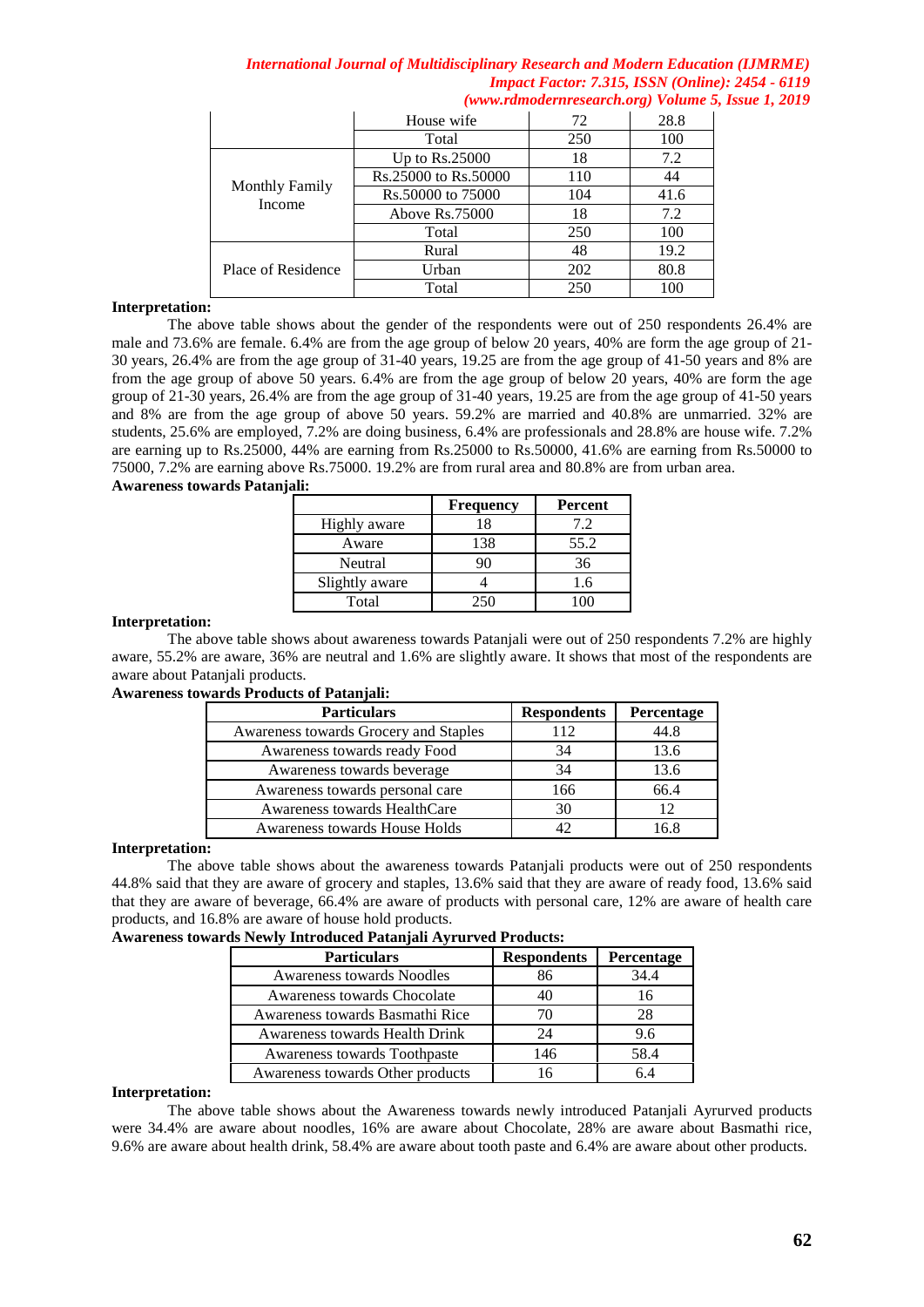### **Level of Satisfaction towards Adulteration Free Products:**

|                     | <b>Frequency</b> | Percent |
|---------------------|------------------|---------|
| Neutral             |                  | 39.3    |
| Dissatisfied        |                  | 58.9    |
| Highly dissatisfied |                  |         |
| Total               |                  |         |

#### **Interpretation:**

The above table shows about level of satisfaction towards adulteration free products were out of 112 respondents 39.3% are neutral, 58.9% are dissatisfied and 1.8% are highly dissatisfied towards adulteration free products. It shows that most of the respondents are dissatisfied towards adulteration of free products. Age \* Level of satisfaction towards adulteration free products

H<sub>0</sub>: There is no significant relationship between age and level of satisfaction towards adulteration free products

| <b>Chi-Square Tests</b>        |                     |  |  |  |  |
|--------------------------------|---------------------|--|--|--|--|
| Asymp. Sig. (2-sided)<br>Value |                     |  |  |  |  |
| Pearson Chi-Square             | 18.684 <sup>a</sup> |  |  |  |  |

#### **Interpretation:**

The above table shows about the relationship between age and level of satisfaction towards adulteration free products were the level of significance is at 0.017 which is lesser than 0.05. It shows that there is a significant relationship between age and level of satisfaction towards adulteration free products**.**  Age \* Level of satisfaction towards chemical free

H0: There is no significant relationship between age and level of satisfaction towards chemical free

| <b>Chi-Square Tests</b> |                       |  |                       |  |  |  |
|-------------------------|-----------------------|--|-----------------------|--|--|--|
|                         | Value                 |  | Asymp. Sig. (2-sided) |  |  |  |
| Pearson Chi-Square      | $.244^{\circ}$<br>ΣO. |  |                       |  |  |  |

#### **Interpretation:**

The above table shows about the relationship between age and level of satisfaction towards chemical free were the level of significance is at 0.000 which is lesser than 0.05. It shows that there is a significant relationship between age and level of satisfaction towards chemical free**.** 

# **Rank Correlation for Factor Influencing to Buy the Product:**

| S.No | <b>Ranking on Company and Scheme</b> | $\mathbf X$ | Y        | $\mathbf{R}1$  | R <sub>2</sub> | D       | $D^{\wedge}2$ |
|------|--------------------------------------|-------------|----------|----------------|----------------|---------|---------------|
|      | Price                                | 40          | 70       | 3.5            | $\overline{2}$ | 1.5     | 2.25          |
| 2    | Quality of the product               | 40          | 72       | 3.5            |                | 2.5     | 6.25          |
| 3    | Quantity of the product              | 2           | 10       | 7              | 6              |         |               |
| 4    | Variety of the product               | 6           | $\Omega$ | 5              | 10             | $-5$    | 25            |
| 5    | Packaging                            | $\Omega$    | 2        | 10             | 9              |         |               |
| 6    | Availability                         | 44          | 30       | $\mathfrak{D}$ | 4              | $-2$    | 4             |
| 7    | Promotion                            |             | 6        | 9              | 7              | 2       | 4             |
| 8    | Preservation                         | 2           | 4        |                | 8              | $-1$    |               |
| 9    | Proximity                            | 116         | 36       |                | 3              | $-2$    | 4             |
| 10   | <b>Herbal Products</b>               | 2           | 26       | 7              | 5              | 2       | 4             |
|      |                                      |             |          |                |                |         | 52.5          |
| N    | 10                                   |             |          |                |                | $1 - R$ | 0.32          |
|      |                                      |             |          |                |                | R       | 0.68          |

#### **Interpretation:**

The above table shows about the correlation between ranks given for factor influencing to buy the product were the correlation is at 0.68 which is moderately correlated. It shows that the factor Proximity is given highest priority.

# **Findings:**

- $\checkmark$  Most of the respondents are female in our survey.
- $\checkmark$  Maximum of the respondents are from the age group of 21-30 years.
- $\checkmark$  Most of the respondents are from the age group of 21-30 years.
- $\checkmark$  Maximum of the respondents are married in our survey.
- $\checkmark$  Most of the respondents are students in our survey.
- $\checkmark$  Maximum of the respondents are earning from Rs.25000 to Rs.50000.
- $\checkmark$  Most of the respondents are from urban area.
- $\checkmark$  Maximum of the respondents have 2 to 4 members in their family.
- $\checkmark$  Most of the respondents have up to 2 members in their family.<br> $\checkmark$  Maximum of the respondents are aware about Pataniali produc
- Maximum of the respondents are aware about Patanjali products.